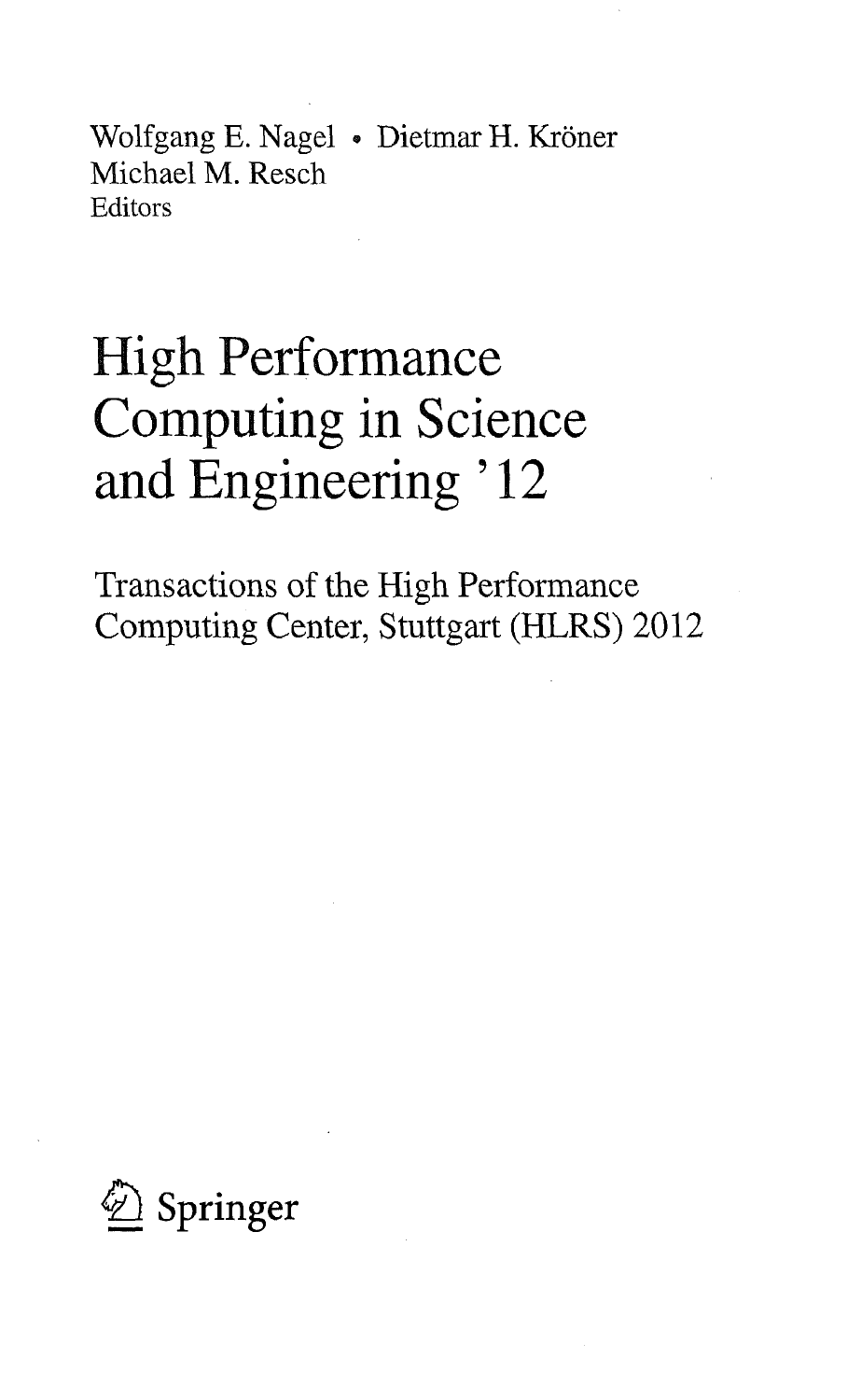## **Contents**

### Part I Physics

| Peter Nielaba                                                                                                                                                                                                |    |
|--------------------------------------------------------------------------------------------------------------------------------------------------------------------------------------------------------------|----|
| Constraints on the Two-Flavour QCD Phase Diagram<br>O. Philipsen and Ph. de Forcrand                                                                                                                         | 5  |
| Parallel Computer Algebra and Feynman Integrals<br>P.A. Baikov, K.G. Chetyrkin, J.H. Kühn, P. Marquard,<br>M. Steinhauser, and T. Ueda                                                                       | 13 |
| <b>Electronic and Optical Excitations of Aminopyrimidine</b><br>Molecules from Many-Body Perturbation Theory<br>A. Riefer, M. Rohrmüller, M. Landmann, S. Sanna, E. Rauls,<br>U. Gerstmann, and W.G. Schmidt | 17 |
| <b>Spinodal Decomposition Kinetics of Colloid-Polymer Mixtures</b><br>Alexander Winkler, Peter Virnau, and Kurt Binder                                                                                       | 29 |
| <b>Multi Relaxation Time Lattice Boltzmann Simulations</b><br>of Multiple Component Fluid Flows in Porous Media<br>Sebastian Schmieschek, Ariel Narváez, and Jens Harting                                    | 39 |
| Simulation of Pre-planetesimal Collisions with Smoothed<br>R.J. Geretshauser, F. Meru, K. Schaal, R. Speith, and W. Kley                                                                                     | 51 |
| Gustavo Dopcke, Simon C.O. Glover, Paul C. Clark,<br>and Ralf S. Klessen                                                                                                                                     | 69 |

 $\sim 10^{-10}$ 

v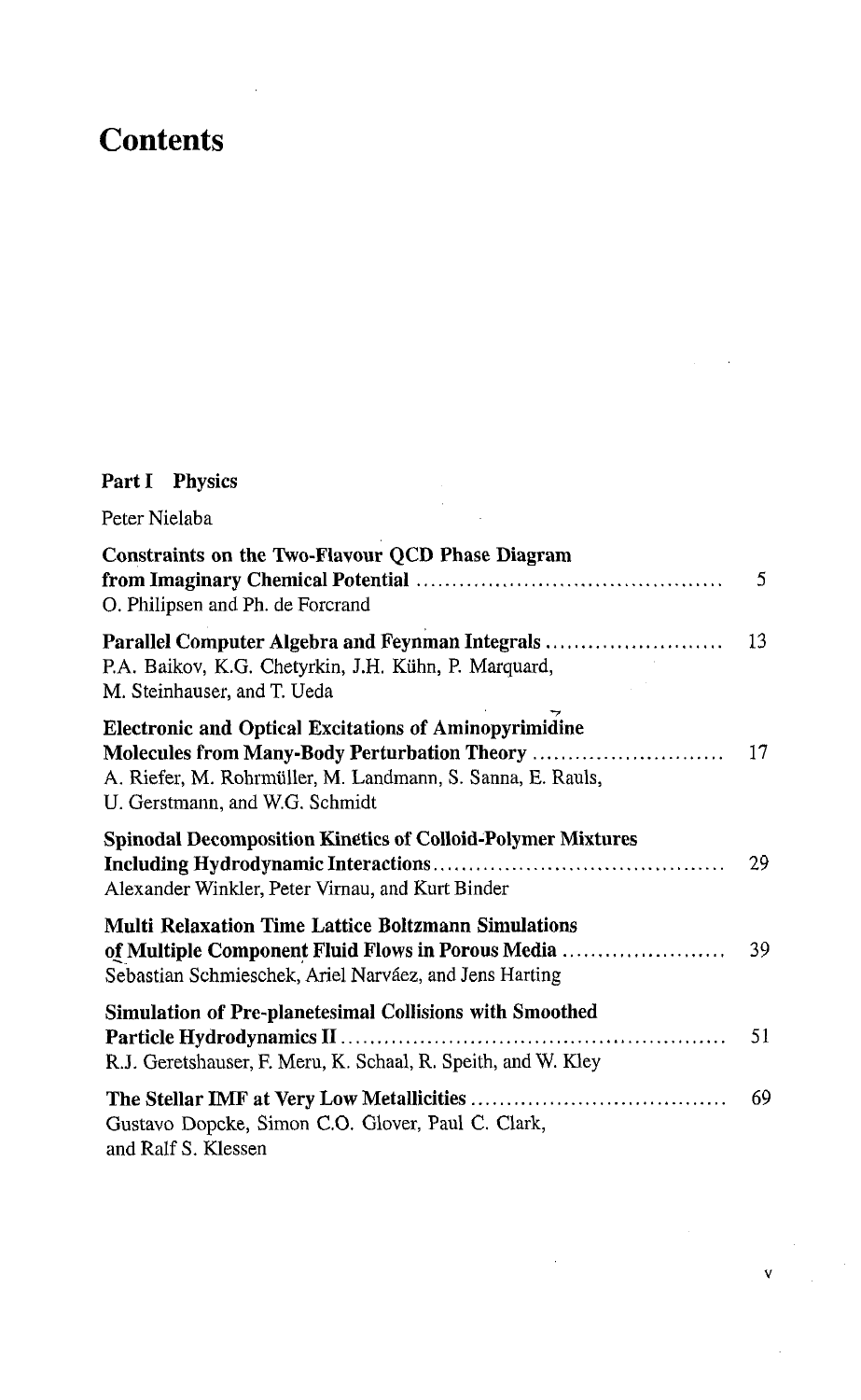| The SuperN-Project: Porting and Optimizing<br><b>VERTEX-PROMETHEUS on the Cray XE6 at HLRS</b><br>for Three-Dimensional Simulations of Core-Collapse                                                                   |     |
|------------------------------------------------------------------------------------------------------------------------------------------------------------------------------------------------------------------------|-----|
| F. Hanke, A. Marek, B. Müller, and H.-Th. Janka                                                                                                                                                                        | 81  |
| Konstantinos D. Kokkotas, Burkhard Zink, and Paul Lasky                                                                                                                                                                | 95  |
| Part II Solid State Physics                                                                                                                                                                                            |     |
| Holger Fehske                                                                                                                                                                                                          |     |
| <b>Molecular Dynamics Simulations of Laser Ablation in Metals:</b><br>Parameter Dependence, Extended Models and Double Pulses<br>Johannes Roth, Johannes Karlin, Marc Sartison, Armin Krauß,<br>and Hans-Rainer-Trebin | 105 |
| <b>Electronic Surface Properties of Transparent Conducting</b><br>B. Höffling and F. Bechstedt                                                                                                                         |     |
| <b>Surface Magnetism: Relativistic Effects at Semiconductor</b><br>U. Gerstmann, M. Rohrmüller, N.J. Vollmers, A. Konopka,<br>S. Greulich-Weber, E. Rauls, M. Landmann, S. Sanna, A. Riefer,<br>and W.G. Schmidt       | 129 |
| Ab-Initio Calculations of the Vibrational Properties<br>Gabriel Bester and Peng Han                                                                                                                                    |     |
| <b>Part III Reacting Flows</b>                                                                                                                                                                                         |     |
| Dietmar Kröner                                                                                                                                                                                                         |     |
| Conservative Implementation of LES-CMC for Turbulent Jet Flames  159<br>P. Siwaborworn and A. Kronenburg                                                                                                               |     |
| <b>Numerical Investigation of a Complete Scramjet Demonstrator</b><br>Yann Simsont, Peter Gerlinger, and Manfred Aigner                                                                                                |     |
| Application of the Unified Turbulent Flame-Speed Closure<br>(UTFC) Combustion Model to Numerical Computation<br>Feichi Zhang, Peter Habisreuther, and Henning Bockhorn                                                 | 187 |
| Lagrangian Approach for the Prediction of Slagging<br>Olaf Lemp, Uwe Schnell, and Günter Scheffknecht                                                                                                                  | 207 |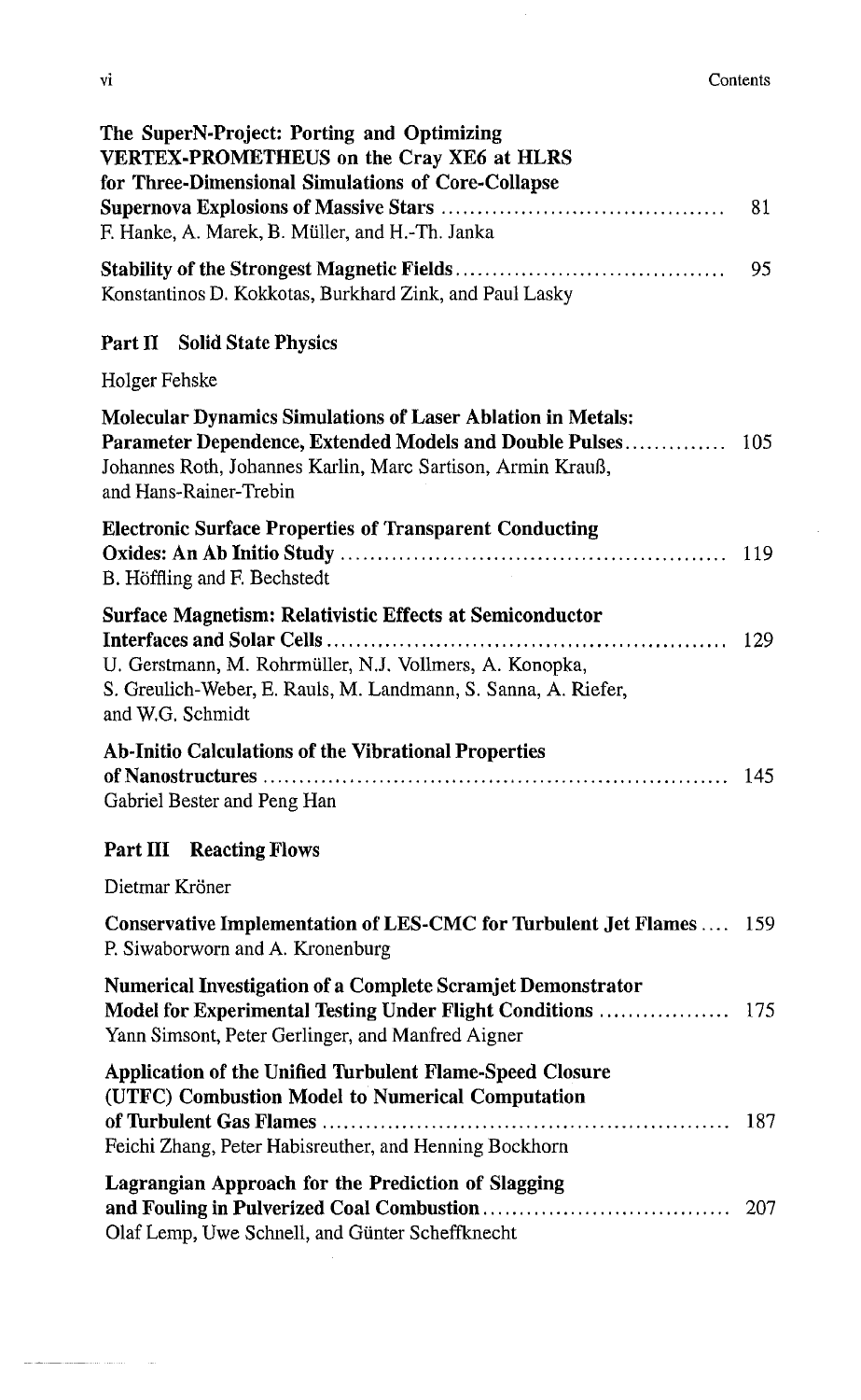$\sim$ 

#### Part IV Computational Fluid Dynamics

#### Siegfried Wagner

| Discontinuous Galerkin for High Performance Computational                                                                                                                                           |     |
|-----------------------------------------------------------------------------------------------------------------------------------------------------------------------------------------------------|-----|
| Christoph Altmann, Andrea Beck, Andreas Birkefeld,<br>Gregor Gassner, Florian Hindenlang, Claus-Dieter Munz,<br>and Marc Staudenmaier                                                               |     |
| E. Rebecca Busch, Michael S. Wurst, Manuel Keßler,<br>and Ewald Krämer                                                                                                                              |     |
| <b>Effects of an Oblique Roughness on Hypersonic Boundary-</b><br>Gordon Groskopf and Markus J. Kloker                                                                                              |     |
| <b>Effect of Wall Roughness Seen by Particles in Turbulent</b><br>Michael Breuer and Michael Alletto                                                                                                |     |
| Large-Eddy Simulation of Supersonic Film Cooling at Incident<br>Martin Konopka, Matthias Meinke, and Wolfgang Schröder                                                                              |     |
| Large-Eddy Simulations of Stratified and Non-stratified<br>David Klören and Eckart Laurien                                                                                                          |     |
| Simulation of Compressible Viscous Flow with an Immersed<br>B. Jastrow and F. Magagnato                                                                                                             |     |
| Numerical and Experimental Examination of Shock Control<br>K. Nübler, S.P. Colliss, T. Lutz, H. Babinsky, and E. Krämer                                                                             |     |
| Water Droplet Flow Paths and Droplet Deposition in Low<br>J. Starzmann, M.V. Casey, and J.F. Mayer                                                                                                  |     |
| MPC and Coarray Fortran: Alternatives to Classic MPI<br>Implementations on the Examples of Scalable Lattice<br>Markus Wittmann, Georg Hager, Gerhard Wellein, Thomas Zeiser,<br>and Bettina Krammer | 367 |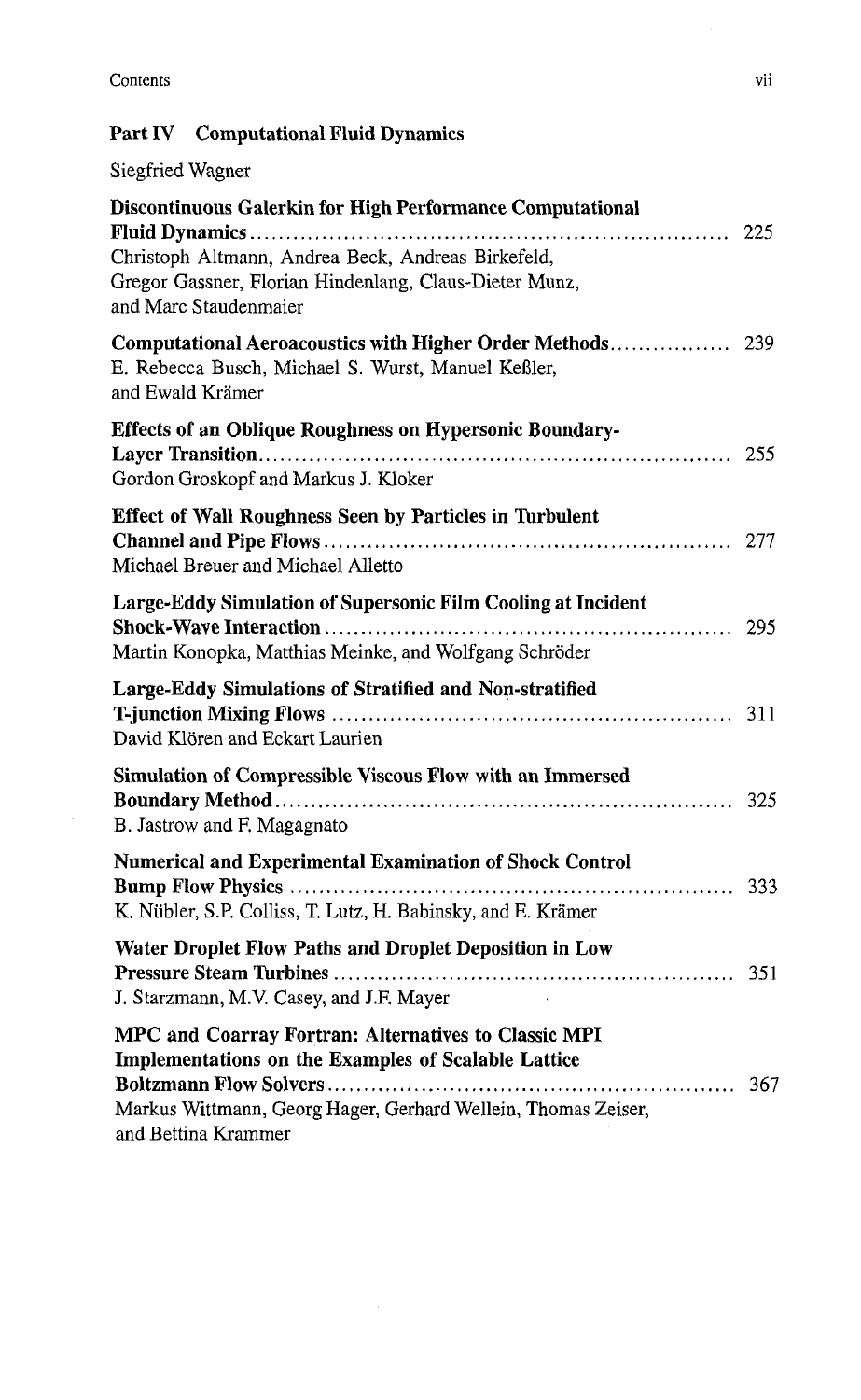### Part V Transport and Climate

#### Christoph Kottmeier

| Modelling Near Future Regional Climate Change for Germany<br>H.-J. Panitz, G. Fosser, R. Sasse, A. Sehlinger, H. Feldmann,<br>and G. Schädler                                                |     |
|----------------------------------------------------------------------------------------------------------------------------------------------------------------------------------------------|-----|
| Patrick Laux, Van Tan Phan, Christof Lorenz, Tran Thuc,<br>Lars Ribbe, and Harald Kunstmann                                                                                                  |     |
| The Agulhas System as a Key Region of the Global Oceanic<br>J.V. Durgadoo and A. Biastoch                                                                                                    | 407 |
| Numerical Investigation of Stratified Turbulence<br>S. Remmler and S. Hickel                                                                                                                 | 415 |
| Part VI Miscellaneous Topics                                                                                                                                                                 |     |
| Wolfgang Schröder                                                                                                                                                                            |     |
| Software Framework ug4: Parallel Multigrid on the Hermit<br>Ingo Heppner, Michael Lampe, Arne Nägel, Sebastian Reiter,<br>Martin Rupp, Andreas Vogel, and Gabriel Wittum                     |     |
| Simulation of Liquid-Liquid Equilibria with Molecular<br>Models Optimized to Vapor-Liquid Equilibria and Model<br>Stefan Eckelsbach, Thorsten Windmann, Ekaterina Elts,<br>and Jadran Vrabec |     |
| A Particle-in-Cell Method to Model the Influence of Partial<br>Ana-Catalina Plesa, Doris Breuer, and Tilman Spohn                                                                            |     |
| A Forward Model of Mantle Convection with Evolving<br>Uwe Walzer, Roland Hendel, Christoph Köstler, Markus Müller,<br>Jonas Kley, and Lothar Viereck-Götte                                   |     |
| M. Roth, N. Sneeuw, and W. Keller                                                                                                                                                            |     |
| Parameterization of Threshold Accepting: The Case<br>H.-P. Burghof and J. Müller                                                                                                             |     |

J.